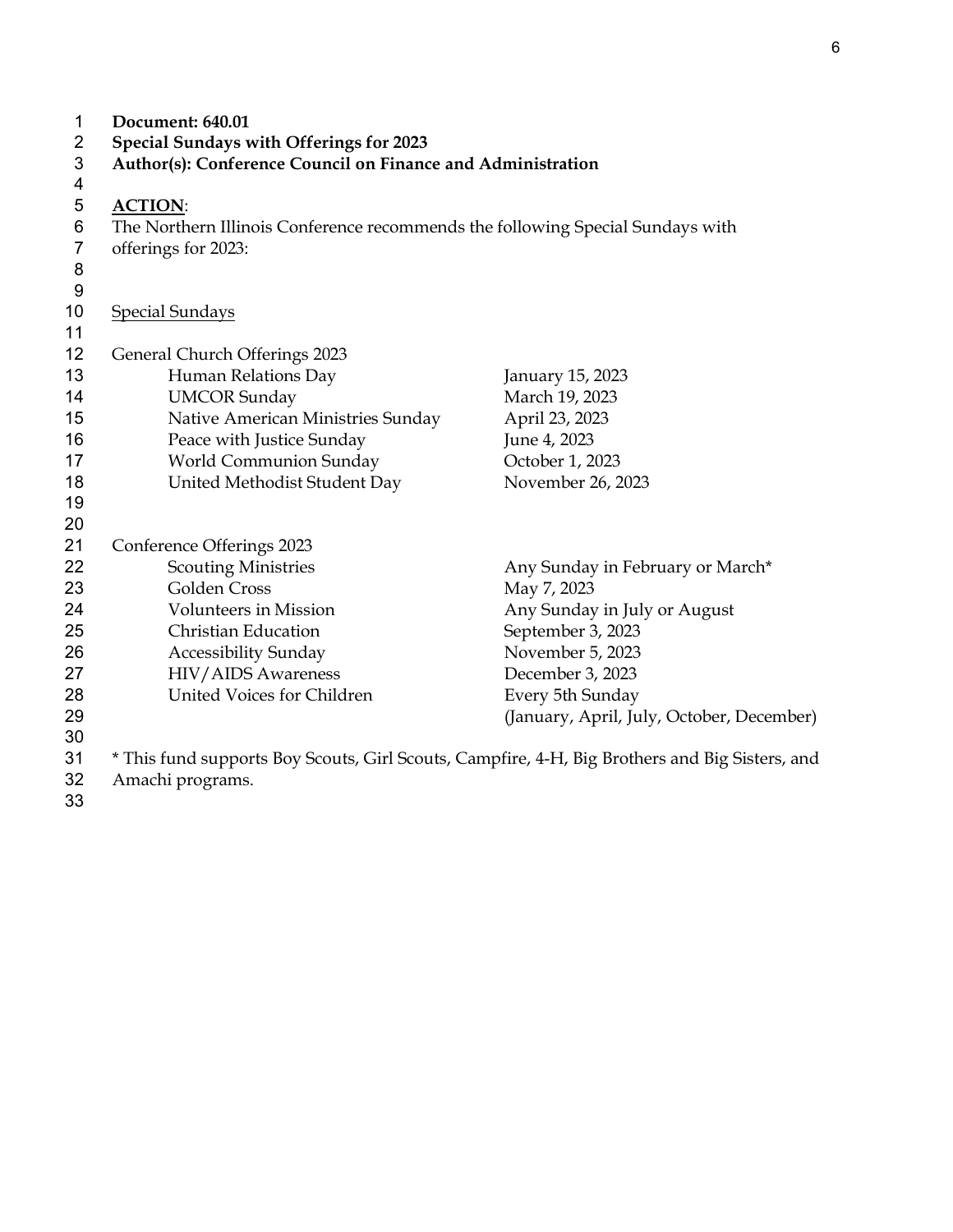- **Document: 650.01**
- **Minimum Salaries for Full-Time Clergy**
- **Author(s): CCFA Task Force on Equitable Compensation**
- $\frac{4}{5}$
- **ACTION:**
- 
- 1) Minimum salaries for full-time clergy appointed in the NIC will be as follows, showing an increase of 3% for the next fiscal year:
- 

| <b>YEAR OF INITIAL APPOINTMENT</b><br>(minimum salary set at the beginning of a new appointment, typically July 1) |                      |                    |                      |                      |                      |                      |                      |
|--------------------------------------------------------------------------------------------------------------------|----------------------|--------------------|----------------------|----------------------|----------------------|----------------------|----------------------|
|                                                                                                                    | 2017<br>$(\$34,200)$ | 2018<br>(\$34,450) | 2019<br>$(\$34,800)$ | 2020<br>$(\$35,300)$ | 2021<br>$(\$36,360)$ | 2022<br>$(\$36,360)$ | 2023<br>$(\$37,500)$ |
| Resolution<br>passed in:                                                                                           |                      |                    |                      |                      |                      |                      |                      |
| 2017 for FY<br>2018                                                                                                | \$34,542             |                    |                      |                      |                      |                      |                      |
| 2018 for FY<br>2019                                                                                                | \$34,887             | \$34,795           |                      |                      |                      |                      |                      |
| 2019 for FY<br>2020                                                                                                | \$35,375             | \$35,282           | \$35,287             |                      |                      |                      |                      |
| 2020 for FY<br>2021                                                                                                | \$36,437             | \$36,341           | \$36,346             | \$36,359             |                      |                      |                      |
| 2021 for FY<br>2022                                                                                                | \$36,437             | \$36,341           | \$36,346             | \$36,359             | \$36,360             |                      |                      |
| Proposed<br>in 2022 for<br>FY 2023                                                                                 | \$37,530             | \$37,431           | \$37,436             | \$37,449             | \$37,450             | \$37,450             |                      |

*Chart interpretation: Each year, a minimum salary is set for new appointments. This salary amount is listed in the first row, beneath the year the new appointment is made (which typically begins July 1.) A minimum salary is also set for appointments made in previous years. The number listed in the column beneath each year indicates the minimum salary for the pastor appointed to that charge each fiscal year (which typically begins January 1.) Numbers in bold print in the bottom row are the minimum salaries recommended to the Annual Conference in 2022.* 

18 2) Local churches are to provide at a minimum of \$5,500\* for accountable reimbursements for their appointed pastor. This covers costs related to travel, continuing education, and other expenses incurred in the course of providing pastoral ministry. Information about accountable reimbursements can be found at: [Accountable Reimbursement](https://www.umcnic.org/media/files/ordained%20ministry/AccountableReimbursementPoliciesQ_and_A.pdf) Policy Q&A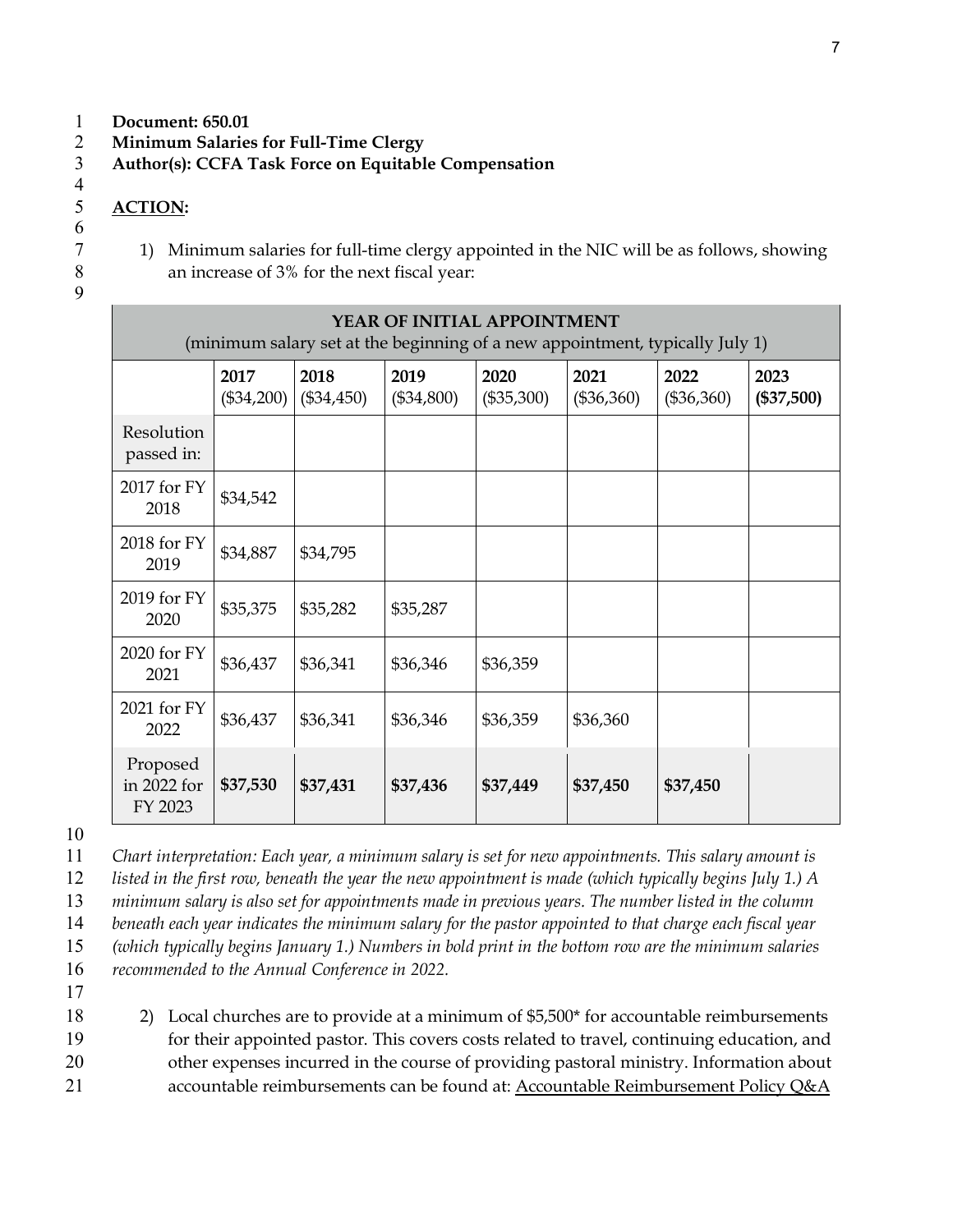*\*This year, the recommendation is to increase this amount from \$5,000 to \$5,500 to take into account rising fuel costs.*

# **RATIONALE:**

 

While the cost of living adjustment (COLA) established by the SSA for 2022 is 5.9%, CCFA is recommending an increase in minimum required salaries of 3%, with the following comments:

- 10 A portion of the COLA is due to rising energy/utility costs; a good portion of these costs are already largely assumed by churches as they provide both utility-covered parsonages to clergy and reimbursement for travel expenses. (see Action point 2 for details.)
- 15 The NIC took steps in 2020 to increase the minimum required salary to more closely match the average salary in the North Central Jurisdiction (approving an increase of 3%). In addition, health insurance premiums continue to be fully covered by the local churches at a yearly cost of \$19,200. This benefit helps to make the overall compensation package of full-time clergy in the NIC more equitable to other conferences in the NCJ.
- Together with base compensation, church-paid health insurance premiums, accountable reimbursements, and church-paid pension contributions, the total minimum compensation package for full-time clergy is \$68,200. In addition, churches provide housing through utility-covered parsonages or cash housing allowances, which completes the compensation package. This total has become increasingly difficult for un-yoked churches to maintain full-time clergy. The NIC seeks to maintain as many full-time appointments as possible to fulfill the guarantee of a full-time appointment for our commissioned and ordained elders. As a result, we may continue to see an increase in multiple-point charges for full-time clergy to serve.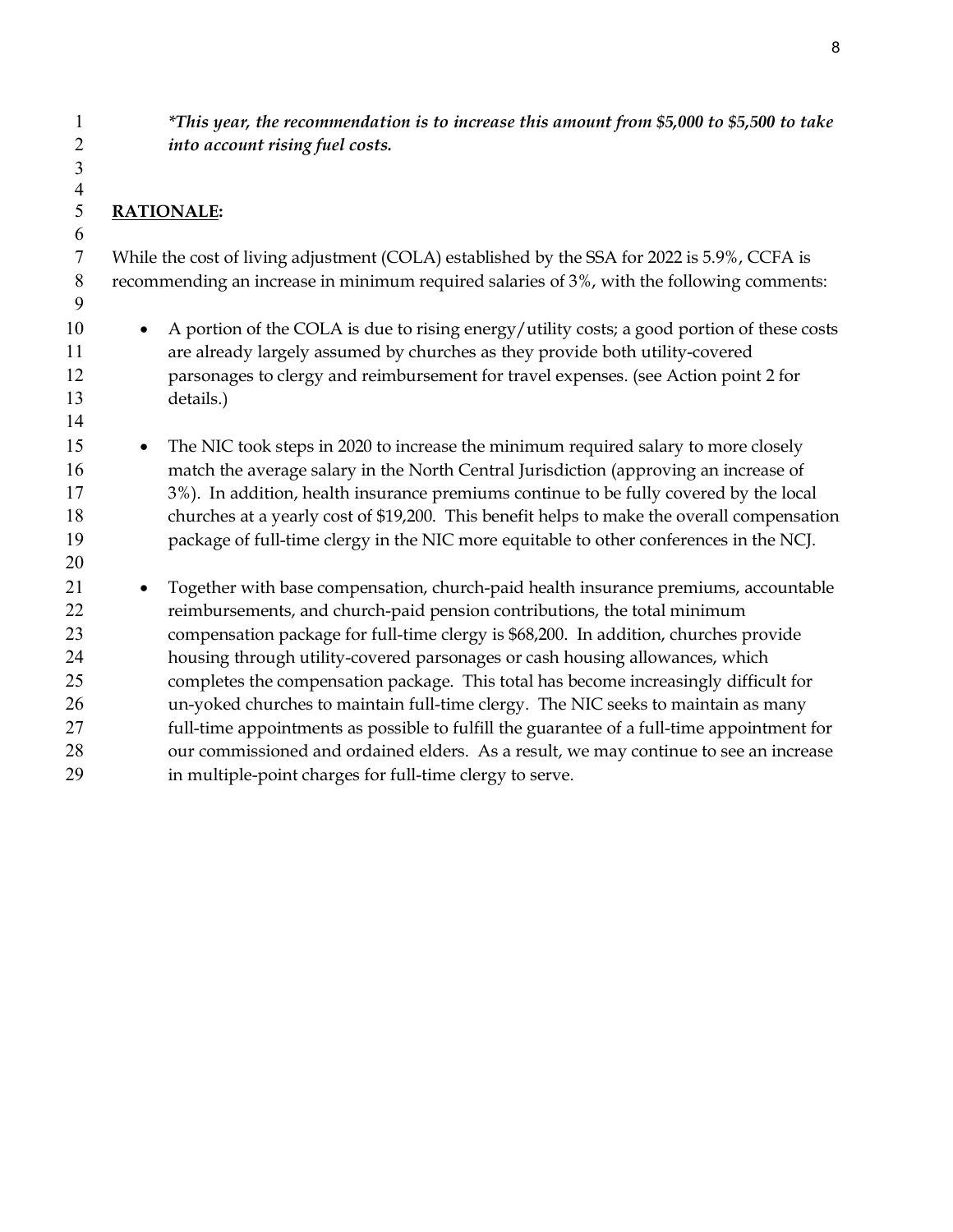- **Document Number: 680.01**
- **Name: Benefit Programs**
- **Author(s): Lonnie Chafin and Katherine Paisley**
- **CCFA: No action required**

#### $\frac{5}{6}$ **Action**:

- The Conference Board of Pensions and Health Benefits, partnering with Wespath recommends
- the following policies for clergy and other eligible participants enrolled in welfare, health and
- pension benefits.
- 

### **I. Health Insurance**

- The Conference Board of Pensions recommends that the Annual Conference establish the
- following policies and procedures for administration of the Conference Health Care Program,
- effective January 1, 2023.
- 

# **A. Mandatory Coverage**

- 1. The following categories of employees are mandated to participate in the Annual Conference
- health insurance program. In all cases, the spouses, and dependents (such as children) of
- eligible employees may enroll in the health plan at the election of the participant.
- 

| Category                                                                | Discipline    |
|-------------------------------------------------------------------------|---------------|
|                                                                         | 2016          |
| Elder in full connection (including those from another Methodist        |               |
| denomination and those from another conference) appointed to full-      | 338.1, 346.1, |
| time service to a conference local church or campus ministry            | $.2, \& .3$   |
| Associate member appointed to full-time service                         | 321           |
| Provisional Members on elder track appointed to full-time local church  |               |
| service                                                                 | 326.2         |
| A full-time local pastor who is under Episcopal appointment to a charge |               |
| located in the conference                                               | 318.1         |
|                                                                         |               |

- 22 2. Elders appointed to disability status prior to age 65 will be covered under the conference
- plan until they are eligible for Medicare or for Social Security disability at the cost of the
- Conference Board of Pensions and Health Benefits. At age 65 from a premium payment
- standpoint, each will be treated as retired pastors and subject to the HRA guidelines
- explained in Section D of this Resolution.
- 

# **B. Release from Mandatory Coverage – THE PILOT PROGRAM**

- 29 1. Clergy members may waive mandatory coverage only with the consent of the Conference
- Board of Pensions when enrolled in an Affordable Care Act plan, Medicare, Tricare,
- CHAMPUS, or on a plan provided by a spouse's employer. The objective of allowing Churches
- to opt out of HealthFlex is to provide a means to help Churches lower the cost of medical
- insurance and be able to maintain the promised medical benefit to NIC pastors. To elect this
- option the Churches agree to the following:
- a) Agree to pay the monthly HealthCare premium established by the Conference Board of Pensions.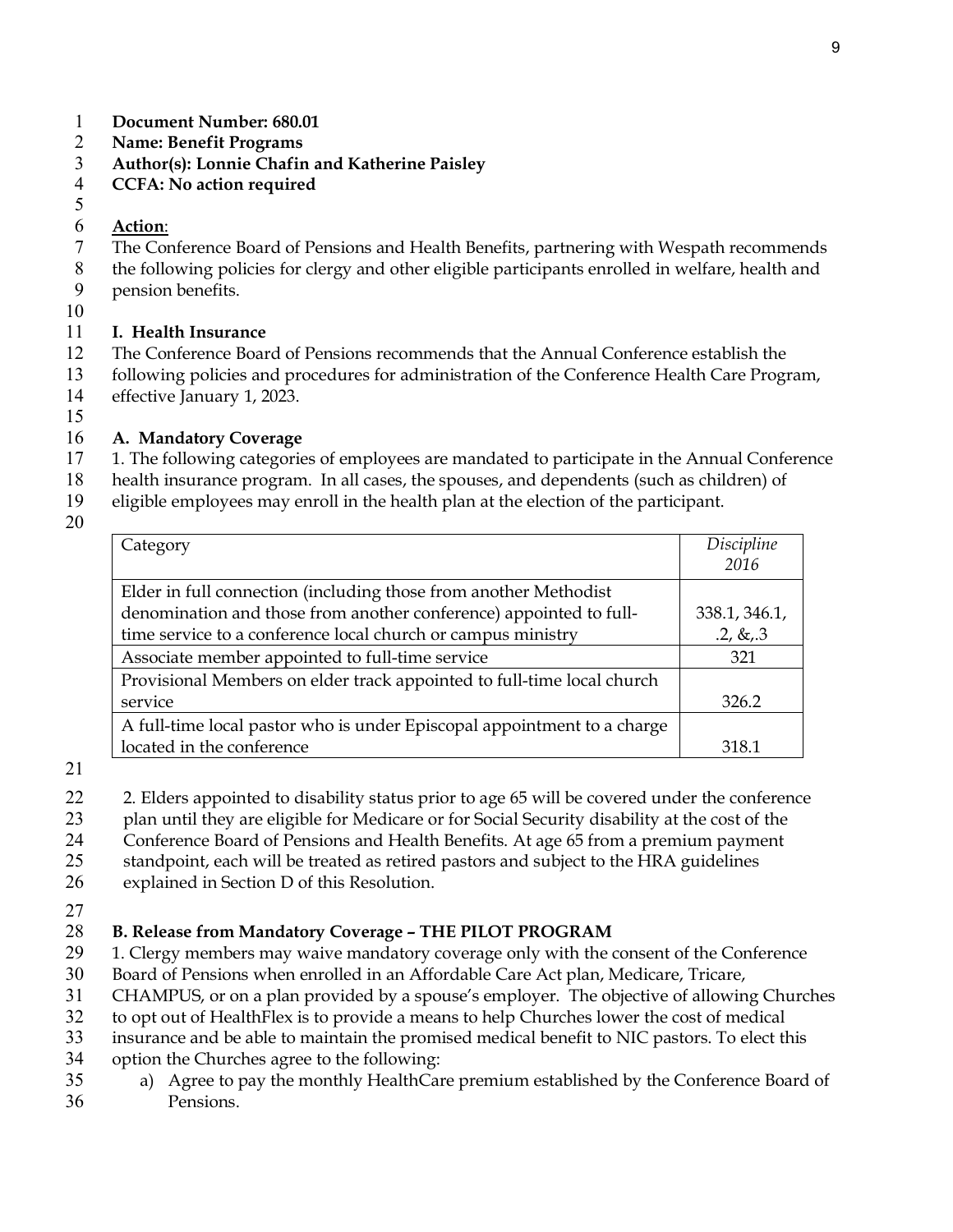- 1 b) Each quarter the Churches will receive a rebate of one month's premium of the 2 HealthCare premium.<br>3 c) The clergy person will
- c) The clergy person will receive a reimbursement check from the conference equal to the 4 amount of the alternative coverage and an estimate of the taxes owed for the amount.<br>5 The maximum amount the Conference Board of Pensions will provide in cash is \$1,000 5 The maximum amount the Conference Board of Pensions will provide in cash is \$1,000 6 per month to support clergy to enroll with an alternative carrier and to help pay for additional personal taxes. The amount provided by the Conference is considered as 8 taxable cash compensation.<br>9 d) If Churches fail to make pre
- 9 d) If Churches fail to make premium payments the Conference holds the right to 10 discontinue the cash support provided to the Pastors.

- 12 **C. Local Church and Extension Ministry Coverage Options** 1. A local church or extension ministry may elect health insurance in the conference plan
- 14 available to participants in the following categories **who meet the required eligibility criteria**:
- 15

| Category                                                    | <b>Discipline</b> | Premium          |
|-------------------------------------------------------------|-------------------|------------------|
|                                                             | 2016              | <b>Billed</b> to |
| Ordained elder appointed to extension ministries within     |                   |                  |
| the connectional structure (other than a unit of the        |                   |                  |
| conference or general agency), within an ecumenical         | $344.1a(3)$ ,     |                  |
| agency, within a GBHEM endorsed extension ministry or       | $344.1a(4)$ ,     |                  |
| within a special ministry outside the connectional          | 344.1b,           | Salary           |
| structure                                                   | 344.1d            | Paying Unit      |
| Ordained elder from another denomination (other than        | 346.2,            |                  |
| UMC) appointed to half-time or more service to a            | 346.3,            | Salary           |
| Conference local church or a unit of the Conference         | 338.2, 346.1      | Paying Unit      |
| Provisional, Associate or full clergy member granted        | 354.1             |                  |
| voluntary leave of absence not to exceed 1 year             | 354.2             | Participant      |
| Clergy member granted Sabbatical Leave from a local         |                   |                  |
| church appointment for up to one year if enrolled in the    |                   | Board of         |
| health program at time of request and Board of Ordained     |                   | Ordained         |
| Ministry designates a premium paying unit with their        |                   | Ministry or      |
| approval.                                                   | 351               | participant      |
| Elder of the Annual Conference granted Medical leave        |                   |                  |
| from an appointment with an NIC local church or within      |                   | Board of         |
| the connectional structure for up to one year.              | 357               | Pensions         |
| Deacon in full connection appointed to full-time basis in a |                   |                  |
| conference local church, beyond the local church, or UMC    | 331.1a,           | Salary           |
| related agencies and schools.                               | 331.1b            | Paying Unit      |
| A Provisional member on the Deacon track appointed to       |                   |                  |
| serve on a full time basis to an NIC congregation or to the |                   | Salary           |
| conference.                                                 | 326.1             | Paying Unit      |
| 75% of eligible Lay Employees of a local church in the      |                   |                  |
| conference normally scheduled to work at least 30 hours     |                   | Salary           |
| per week inclusive of a calendar year                       |                   | Paying Unit      |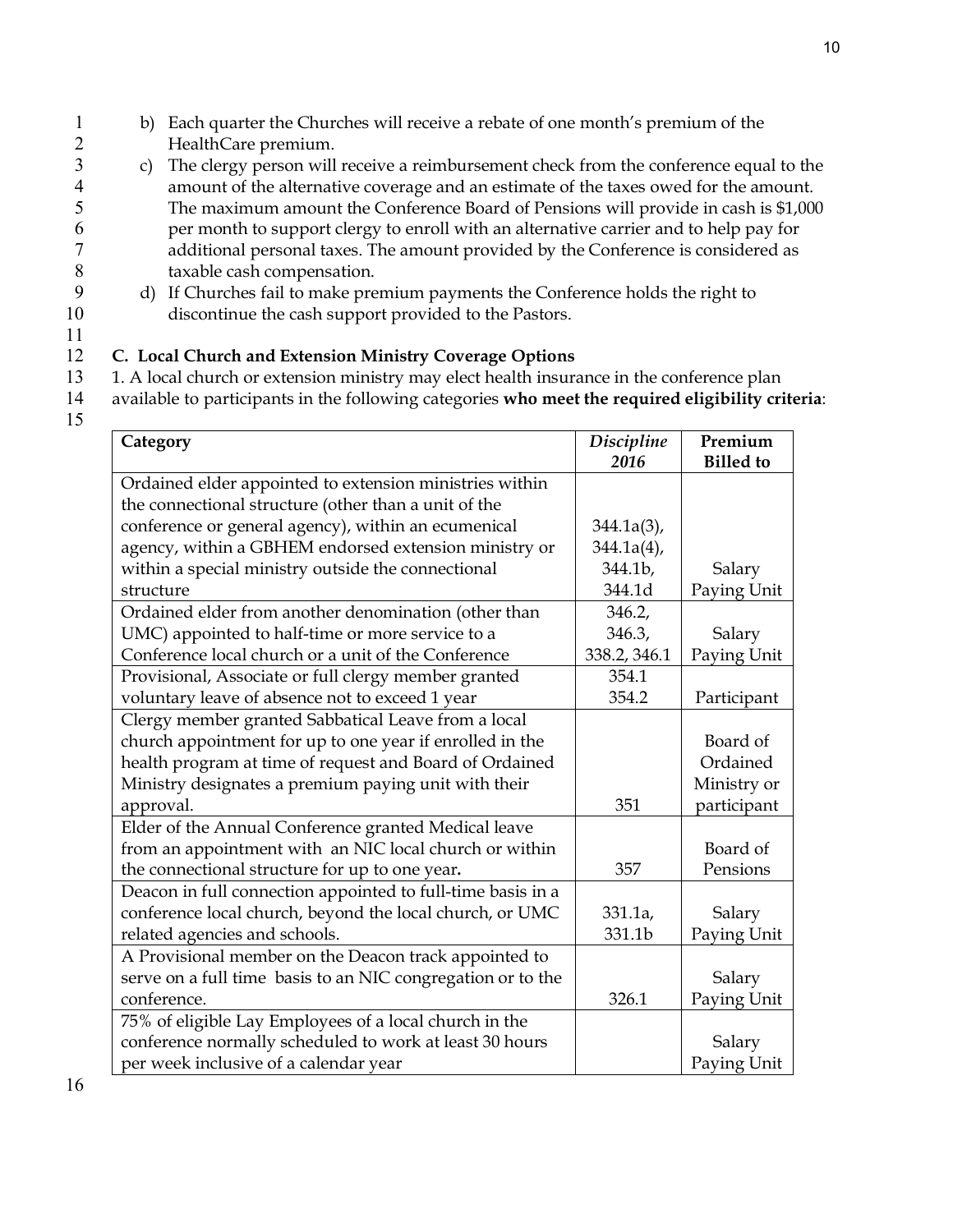- 2. In accord with Illinois law, state recognized civil union partners of lay or clergy 2 employees are eligible for coverage in a manner similar to spouses.<br>3 3. The decision to offer coverage is made by the salary paying u
- 3. The decision to offer coverage is made by the salary paying unit. The choice to accept 4 the offer of coverage shall be made by the participant. The salary paying unit may elect to<br>5 offer health insurance to one or all categories of persons listed above in Section C. 1. The offer health insurance to one or all categories of persons listed above in Section C. 1. The salary paying unit must make health insurance available to and will be billed for all persons
- within any specific category employed with the agency or local church. Failure to make
- 8 prompt payment results in termination of the participant in the plan.<br>9 4. Each salary paying unit must execute annually a sub-adoption and
- 4. Each salary paying unit must execute annually a sub-adoption agreement with the
- annual conference, should they desire to offer health coverage to persons in these categories.
- 5. These categories of persons are also eligible for coverage :

| Category                                                     | Billed for Active's Premium |
|--------------------------------------------------------------|-----------------------------|
| Surviving spouse or dependent children enrolled in the       | Participant pay 25%,        |
| health plan at time of a participant's death for a period of | Salary Paying Unit (or      |
| up to one year                                               | Board of Pensions) 75%      |
| Divorced spouse enrolled in the plan at time of divorce for  | Divorced Spouse             |
| 2 years or in accordance with State and Federal law or       |                             |
| court order                                                  |                             |

# **D. Retirement Health Administration –**

- 14 1. For 2023, the Conference extends a program of support for some retired clergy persons in continued clergy relationship to the Conference. The program commitment is for one year only and is a nonvested benefit to certain clergy retirees of the annual conference. To qualify, the retired clergy person must be a member of the Conference on January 1, 2023, or be a dependent of a current clergy member or surviving spouse of a clergy person in good standing at the time of death.
- 20 2. Clergy persons enrolled in the health plan or participating in the pilot program (Section B, above), at Mandatory Retirement (Discipline paragraph 357.1), Early Retirement (Discipline paragraph 357.2b), Full Retirement (Discipline Paragraph 357.2c), or Involuntary Retirement (Discipline paragraph 357.3) may be eligible for health benefits in retirement through the conference plan if such enrollment or participation is for the continuous five years prior to retirement. No clergy member retiring under the "20- year rule" (Discipline paragraph 357.2a) is eligible for retiree health coverage.
- 3. A clergy spouse (or surviving spouse after death of an active member) enrolled in the health plan 5 consecutive years before retirement or enrolled when first eligible for coverage (when prior to participant's retirement) is eligible for coverage after retirement. The family status of the participant cannot change during retirement, except in cases of adoption, childbirth or death. Participants electing to not participate in retirement health plan at time of retirement may not elect to enroll at a later time.
- 4. Upon retirement the annual conference shall establish a Health Reimbursement Account (HRA) for the household in the retiree's name. Participants and their spouses who meet the retiree eligibility rules may use the funds in the HRA to pay for medical expenses including premiums, co-pays, deductibles, dental services, medical services, coinsurance, etc. Like a savings account, the funds do not need to be expended by the end of the calendar year and balances roll forward when unused.
- 5. For 2023, the annual conference will provide a benefit equal to \$100 per year of ministerial service. This benefit also extends to the Pastor's spouse . This amount is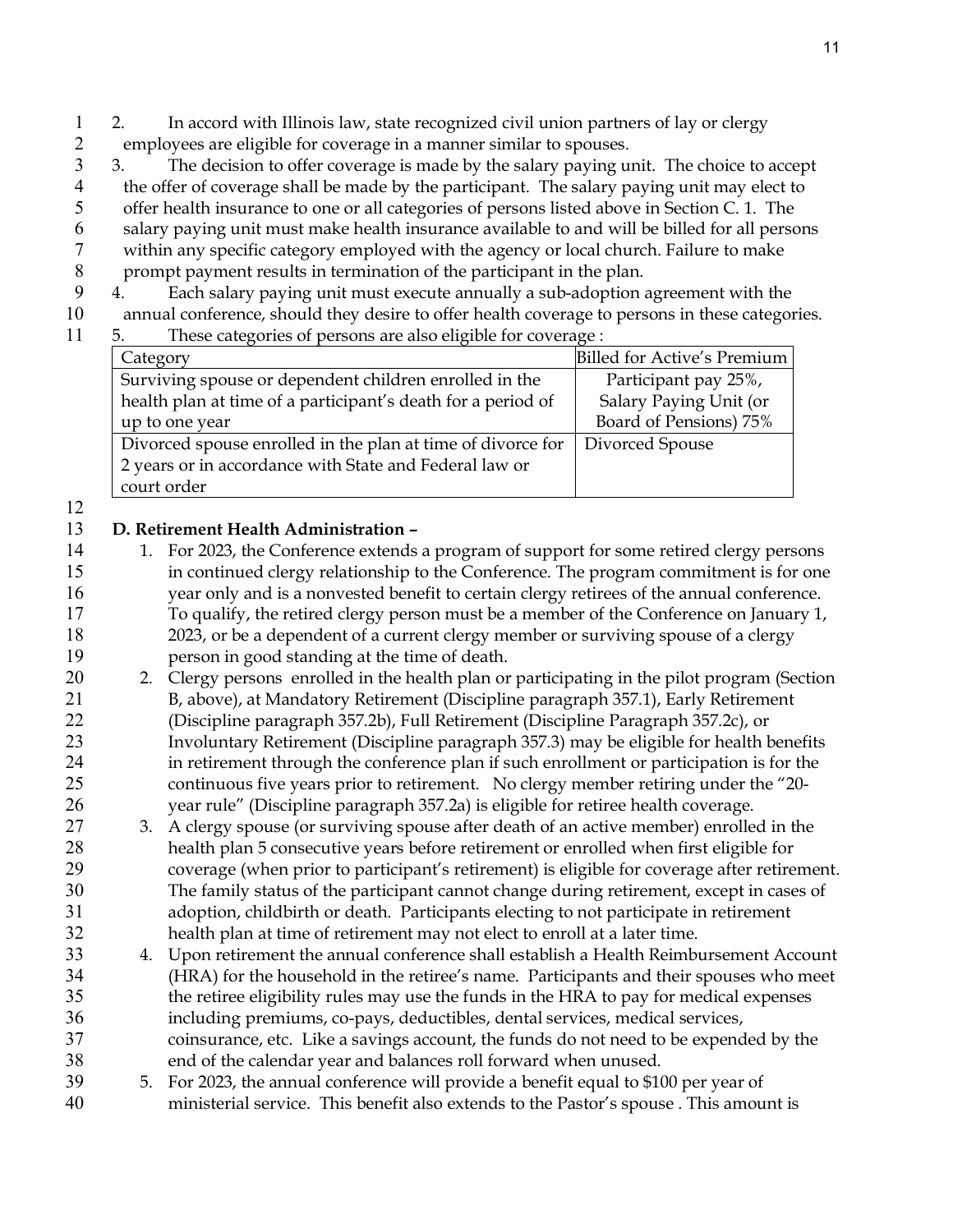- subject to change based on the needs and circumstances of the Conference and/or participants.
- 6. Only the first 40 years of service shall be tabulated when determining the amount of benefit. In the case of clergy couples, the clergy member with the highest number of years of service, up to the cap of 40, shall determine the benefit amount.
- 7. Ministerial service years are determined by the Conference Board of Pensions and Health Benefits. Only years served under appointment to Northern Illinois Conference local churches or connectional structure are considered in the HRA calculation. Special exceptions may be made based on approval by NIC Board of Pensions. Any counting of service years earned by service to non-Northern Illinois Conference appointments recognized prior will not be recognized effective January 1, 2022 or after.
- 8. The Conference at the discretion of their Board of Pension has the right to change or modify the retiree benefit and or contributions at any time. The annual conference does not make a commitment to additional funding in future years.
- 9. Full Time Lay Conference employees of the annual conference with 5 continuous years of coverage before retirement will have a contribution equal to \$100 per year of service to the annual conference deposited in their HRA annually. Eligibility for the HRA is contingent on a participant's enrollment in Medicare B and engagement with the Conference's selected provider.
- 20 10. The Conference Board of Pensions and Health Benefits engages Via Benefits to aid clergy retirees aged 65 and above in selection of suitable Medicare supplement coverage and to act as a patient advocate when necessary. To receive the HRA benefit eligible participants must enroll though the Via Benefits program and be enrolled in Medicare B. Clergy who retire prior to 65 and meet the eligibility rules will have the HRA equivalent deducted from the cost of their conference provided medical coverage until they reach Medicare eligibility, enroll in Medicare B and enroll in Supplemental programs through Via Benefits. Retired clergy will be responsible for costs of coverage in excess of that HRA amount.

# **E. Active Health Administration**

- 1. Monthly premiums are billed to each charge or salary-paying unit at rates established by the Conference Board of Pensions. Premiums are due the first of each month. Accounts 90 days in arrears are subject to termination as explained in the arrearage policy approved by the Board and the NIC Cabinet. This policy describes the efforts that will be made by the Conference office and the Cabinet to work with Churches that are more than 90 days in arrears. If all efforts to receive payment or develop a payment plan have been exhausted, then termination of coverage may be the final option. Notification of accounts in arrears will be provided to the District Superintendent, the pastor, the local church PPRC chair, and the local church treasurer prior to termination.
- 2. If a participant enrolls in one of the HealthFlex Exchange programs that require a payroll deduction to the Conference and those deductions are not made the Conference can have the participant placed in a plan that does not require a payroll deduction.
- 3. Churches should care that tax reporting is correctly administered for all payroll deductions around health insurance provisions.
- 45 4. Active participants are able to make choices in the provision of their coverage through the enrollment period, as made available through Healthflex administration.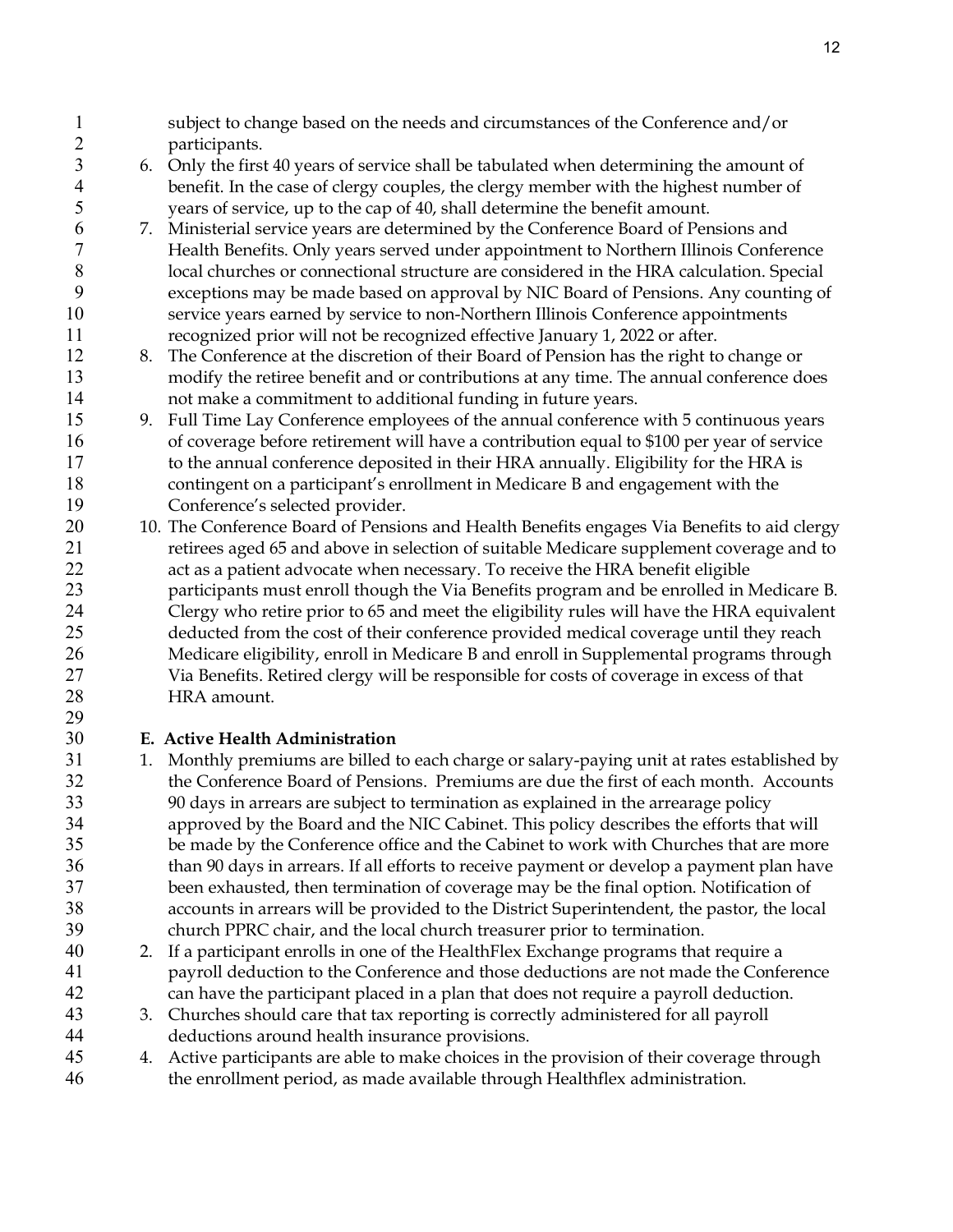Problem resolution and inquiries regarding coverage should be directed to the HealthFlex Team at Wespath 1-800-851-2201.

 $\frac{3}{4}$ **II. Pension Programs** A. **Clergy Retirement Security Program (CRSP) Eligibility.** The General Conference of the United Methodist Church established the CRSP as the primary pension program for United Methodist clergy in 2007. Mandatory participation is required when both 1 and 2 are met: 9 1. The clergy member relationship to the conference is as a: a. Commissioned Members (Deacon or Elder) b. Elders in Full Connection c. Members of Other Conferences appointed in the Northern Illinois Conference (paragraph 346.1 appointments) d. Full Time Local Pastors e. Deacons in Full Connection f. Members of other denomination, appointed to service in an NIC local church 17 if no other pension is provided by their denomination. 2. The clergy member is under Episcopal appointment half-time or more to the following service types: a. to local churches in the Northern Illinois Conference 21 b. to the Conference (staff or Cabinet) 22 c. to a Conference controlled entity (such as a campus ministry or ORM) 23 d. to Incapacity leave with CPP benefits 3. In order to waive participation, a half-time or more appointed clergy member must sign a waiver form at time of appointment. Please note that persons assigned, but not appointed are not eligible in the program. 4. Local churches are encouraged to enroll as a plan sponsor of UMPIP and to make employer contributions into the accounts of clergy appointed quarter-time. **B. Clergy Retirement Security Program**. 1. **Comprehensive Protection Plan (CPP).** The Comprehensive Protection Plan is the primary death and disability benefit for enrolled clergy. The billing rate for CPP will be established by the Conference office. Appointments with compensation less than full time and those that were considered under special arrangements will be covered and billed based on rates established by UMLifeOptions. **2. CRSP – Defined Contribution** a. The CRSP pension program includes a defined contribution component. Each clergy member will have 2% of plan compensation deposited in an individual account at the Wespath. All contributions into the account are invested and the enrolled clergy member receives the appreciated value of the account upon retirement. b. Clergy persons are encouraged to contribute 1% of their plan compensation into their UMPIP account as a salary deduction. The annual conference will match the first 1% of UMPIP contributions paid into the participants CRSP-DC account. 3. **CRSP – Defined Benefit program**. With the defined benefit component each enrolled clergy member will receive a monthly cash benefit from the plan upon retirement. Funds collected from local churches are used for annual contributions made by the conference will be invested by Wespath so that the NIC obligation can be met. A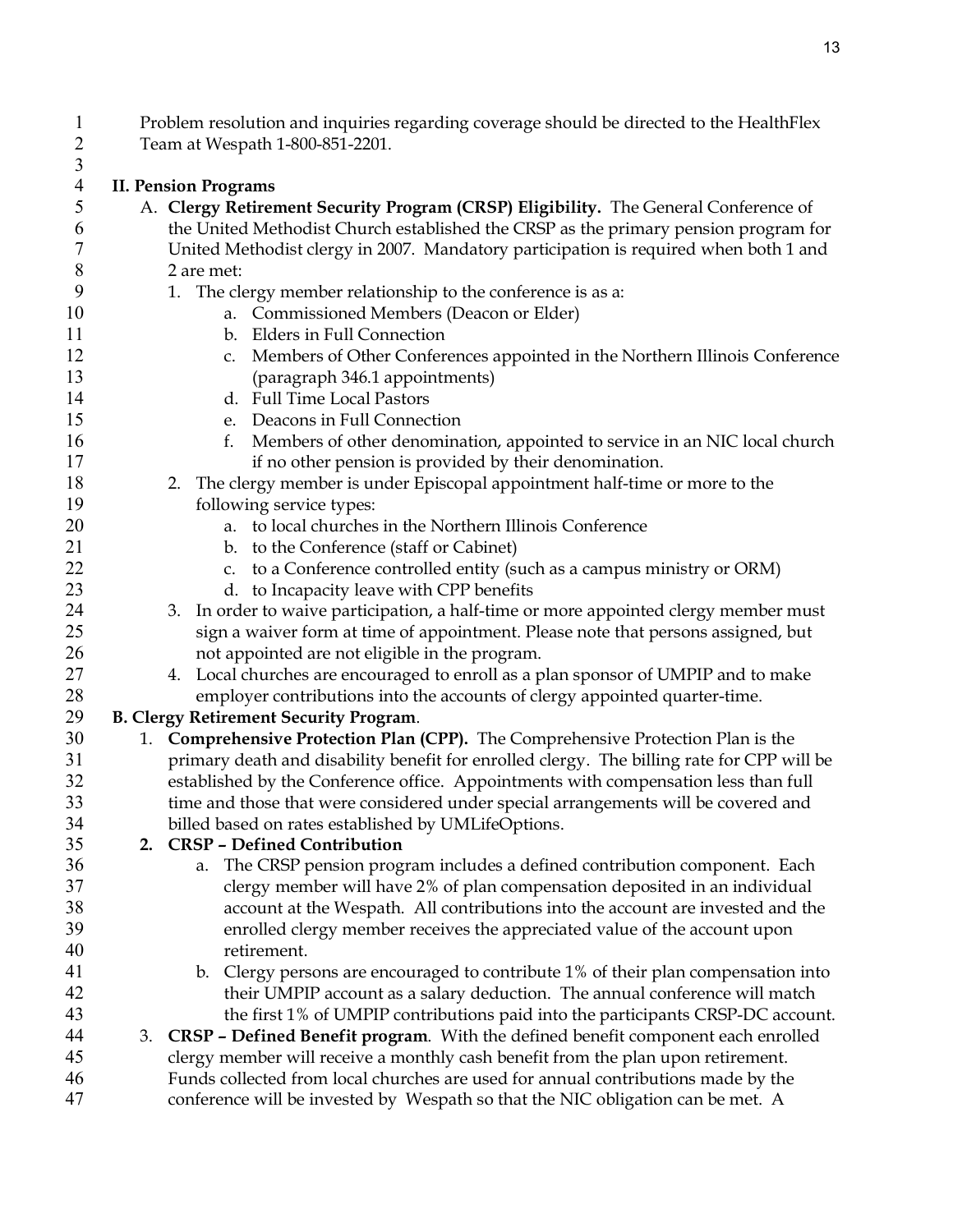- portion of defined benefit funding may accrue to a reserve fund for funding future variation in market results and other benefits to retirees and future retirees.
- **C. Billing Methods**. The Annual Conference will invoice local churches monthly **16% (3% (CPP) + 3% (CRSP DC) + 10% (CRSP DB)** based on clergy plan compensation required for support of the CRSP and CPP programs. Currently, churches are being billed 16% of clergy plan compensation. **Increases may be necessary in the future**.
- 

# **D.Pre-82 Defined Benefit Past Service Rate for 2021**

1. The Conference Board of Pensions recommends that the annual pension rate for service prior to 1982, effective January 1, 2023, be \$605 per service year, an increase of 0% from 2022. Surviving spouses shall be supported at the rate of 85% of participant pension benefit amounts. Special grants will be provided as identified in Section F.

- 
- **E. Excludable Housing allowance for retired clergy.** In accordance with the Private Ruling

Letter from the Internal Revenue Service, the Northern Illinois Conference Annual Conference

- Session reaffirms the limits to housing allowance exclusion for retired and disabled clergy
- found in the Standing Rules, at Section IV. C. 1, which states: *Disabled clergy have the same legal*

*relationship to an Annual Conference as do the retired clergy and, thus, this Conference is also the* 

- *appropriate organization to designate a housing/rental allowance for disabled ordained or local pastors*
- *who are members of this Conference.*
- *An amount equal to 100% of the pension payments received by a retired clergy, or 100% of the disability*
- *payments received by a disabled clergy, is designated as rental/housing allowance respectively for each*
- *retired or disabled ordained or local pastor of The United Methodist Church who is or was a member of*
- *the Northern Illinois Conference at the time of retirement or disability.*
- 

# **F. Special Grants**

- 27 1 Beginning in 2020 Northern Illinois Conference Session the Board of Pensions approved grants for participants meeting the following eligibility criteria:
- a. Members of the Northern Illinois Annual Conference who retired from an appointment in the conference;
- b. Who have at least 15 years of service prior to 1982 compensated at the Past Service Rate (excludes those at the DBSM rate); and,
- c. Who have less than 10 years of service to Northern Illinois Conference appointments served while enrolled in the MPP program.
- 2. For 1/1/2023 the amount provided to eligible participants will be \$700 times their pre-82 years of service calculated at the PSR. This amount will remain in place until otherwise changed by the Board of Pensions
- 3. The Conference Board of Pensions also recommends that a special grant be made to James W. French for his 3.5 years of service with this Annual Conference from June 1, 1978 through December 31, 1981. We recommend for the year commencing July 1, 2022 to June 30, 2023, a grant of \$140.95 monthly be paid based on the present pension rate, but actuarially reduced since payments are starting prior to full retirement age.

# **III. Group Life Insurance**

- The Conference Board of Pensions enrolls in the UMLifeOptions program. Every eligible
- retired clergy person will be enrolled in the plan with a benefit of \$5,000 at no cost to the
- participant. Active clergy persons have \$10,000 in coverage at the NIC expense when an